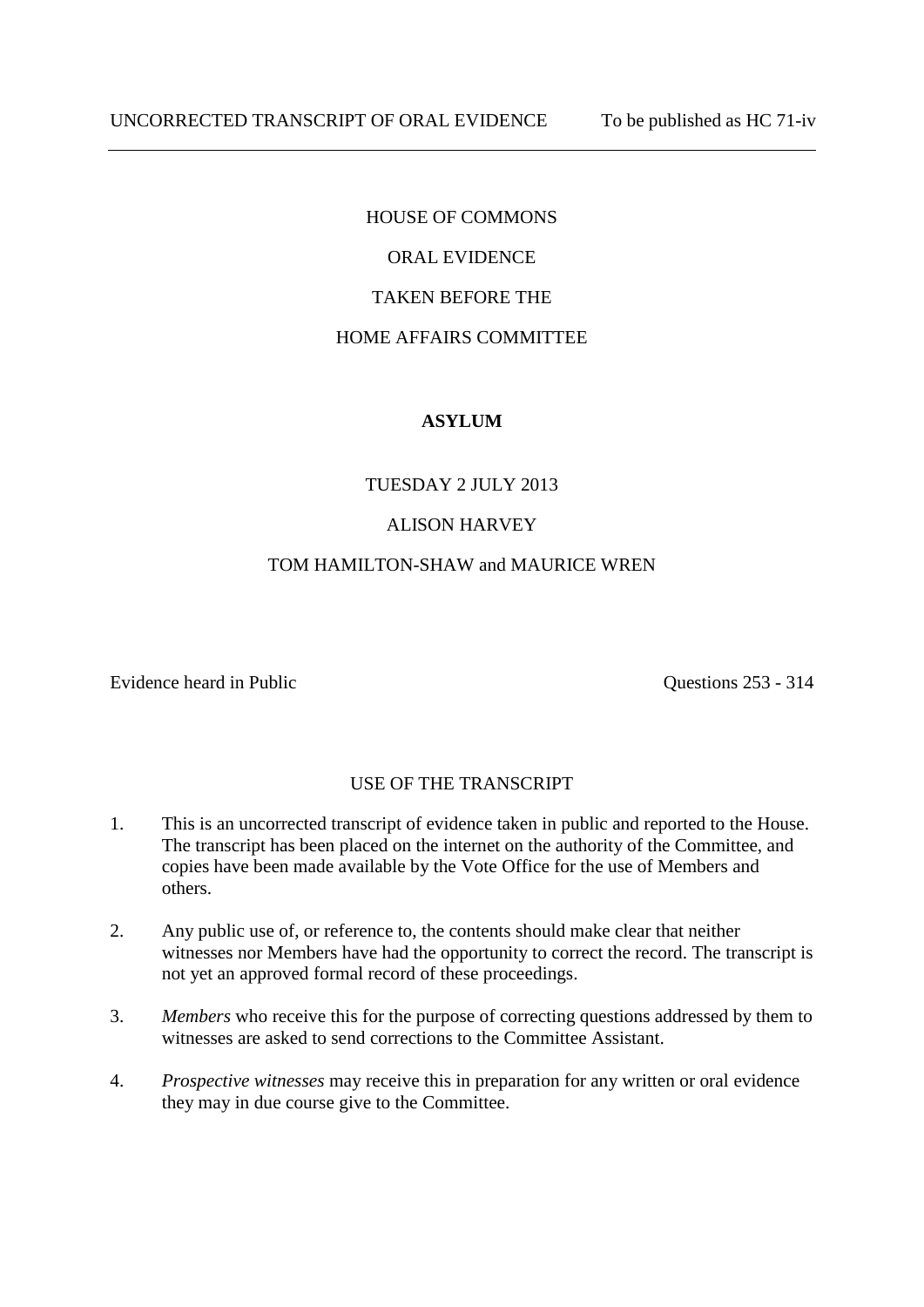Oral Evidence

Taken before the Home Affairs Committee

on Tuesday 2 July 2013

Members present:

Keith Vaz (Chair) Nicola Blackwood Mr James Clappison Michael Ellis Dr Julian Huppert Steve McCabe Chris Ruane Mr David Winnick

#### **Examination of Witness**

\_\_\_\_\_\_\_\_\_\_\_\_\_\_\_\_

*Witness:* **Alison Harvey**, Immigration Lawyers Practitioners Association, gave evidence.

**Q253 Chair:** Alison Harvey, welcome to this session. As you know, the Select Committee is conducting an inquiry into asylum and we are most grateful to you for being here. Could we declare any interests that are over and above what is in the Register of Members' Interests? I declare that my wife is an immigration solicitor.

Can I start with a question about backlogs? Of course, all the time you have been in the ILPA, a considerable length of time, you have heard about the asylum backlogs. Do you think these backlogs will ever be cleared?

*Alison Harvey*: That is a question of the resources that go to them. There will always be what the Border Agency calls "frictional levels" because there will always be cases going through. There is no reason that I can see why there should be any backlogs when the numbers of persons claiming asylum have fallen so dramatically. There is not a big intake of cases. There is no reason why they cannot be decided. I think we will continue to have backlogs as long as we do not have sustainable decisions. That is not going to help. We are not going to turn the cases around.

**Q254 Chair:** Do you think the abolition of the six-month target has had any effects on your members and their clients?

*Alison Harvey*: Not really, because I do not think the target was ever stuck to. It never happened, so we have not noticed its passing.

**Q255 Chair:** What about the level of success as far as those who go to the tribunal is concerned? I think it is now running at 25%, a quarter of the cases.

*Alison Harvey*: It is between 25% and 30% but it also varies considerably by country. For a country such as Sri Lanka, you are more likely to win on appeal than not. It is surprising that that sort of failure rate on appeal does not inform the Border Agency's decision making and mean that they start looking again at what they are doing on those cases.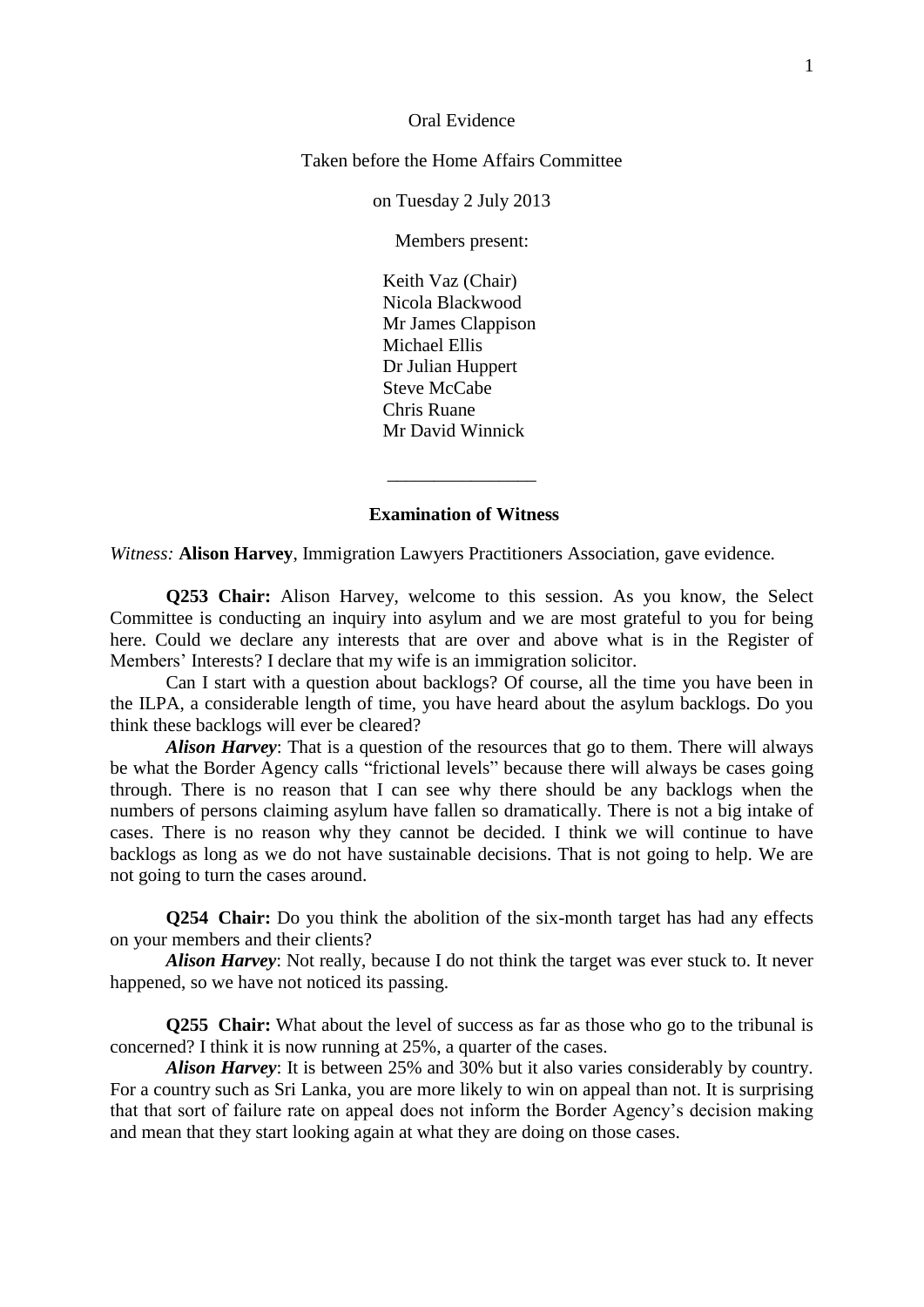**Q256 Chair:** Do you find that your members and their clients feel that there is a deliberate decision to slow down the whole process for one reason or another? Or do you think that there is a willingness to try to get things moving? I am thinking about the abolition of the UKBA and its replacement by the Immigration and Visa Department of the Home Office. Has it made any difference whatever?

*Alison Harvey*: Not yet—no, none.

**Q257 Chair:** Do you foresee it making any difference? Because the Committee has taken evidence from a number of individuals who suggest that the people who are running things are going to be exactly the same.

*Alison Harvey*: The leaked memo from the Permanent Secretary at the time of the change said, "You will be sitting in the same desks next to the same people doing the same job." That is a part of the concern. There has been restructuring but that is nothing new. The Border Agency was always restructuring.

There are also the changes in the grades of decision maker, which I do find very concerning. The idea is if you make decisions, you will be at executive officer rather than higher executive officer grade, and that means that a lot of people are leaving the asylum decision-making jobs. Anyone who can get a job at the higher executive grade—unless they desperately want to stay making decisions—will be moved on. There is a huge churn of staff, which is going to slow things down. I do not think the intention was to slow things down. I could sign up to every word the Home Secretary said about the Border Agency when she abolished it; I agree with her.

**Q258 Chair:** Yes. Closed, secretive and defensive?

*Alison Harvey*: Closed, secretive and defensive, and the rest. I thought she did an excellent summary of what was wrong with it.

**Q259 Chair:** But the solution to try to make it open and transparent and less secretive you do not think is apparent at the moment?

*Alison Harvey*: I think it will be necessary to go right to the top to look at all the layers of management you have and who are doing the jobs. I think that until one grapples with that, dealing with the people on the front line is not going to change things and is likely to create a lot of confusion for them.

**Q260 Chair:** As you know, the private sector firm Capita was asked to ensure that those who were still here in the migration refusal pool, some who could include asylum seekers, were notified and they were trying to remove them. Do you have any evidence from your members as to whether or not this has been successful? Because we are trying to track down how many people Capita have managed to remove in exchange for their £40 million over four years.

*Alison Harvey*: There are no figures and I understand there was no performance target either. We have seen all kinds of people with whom Capita has got in touch wrongly—British citizens, people who have invested £1 million in the UK, nurses, people with live claims. I am not surprised because Capita were not given a list by the Border Agency of people who had no outstanding matters and asked to send them a text and encourage them to go, which never looked like the most likely way of making people move.

**Q261 Chair:** We do not have benchmarks? *Alison Harvey*: No benchmarks.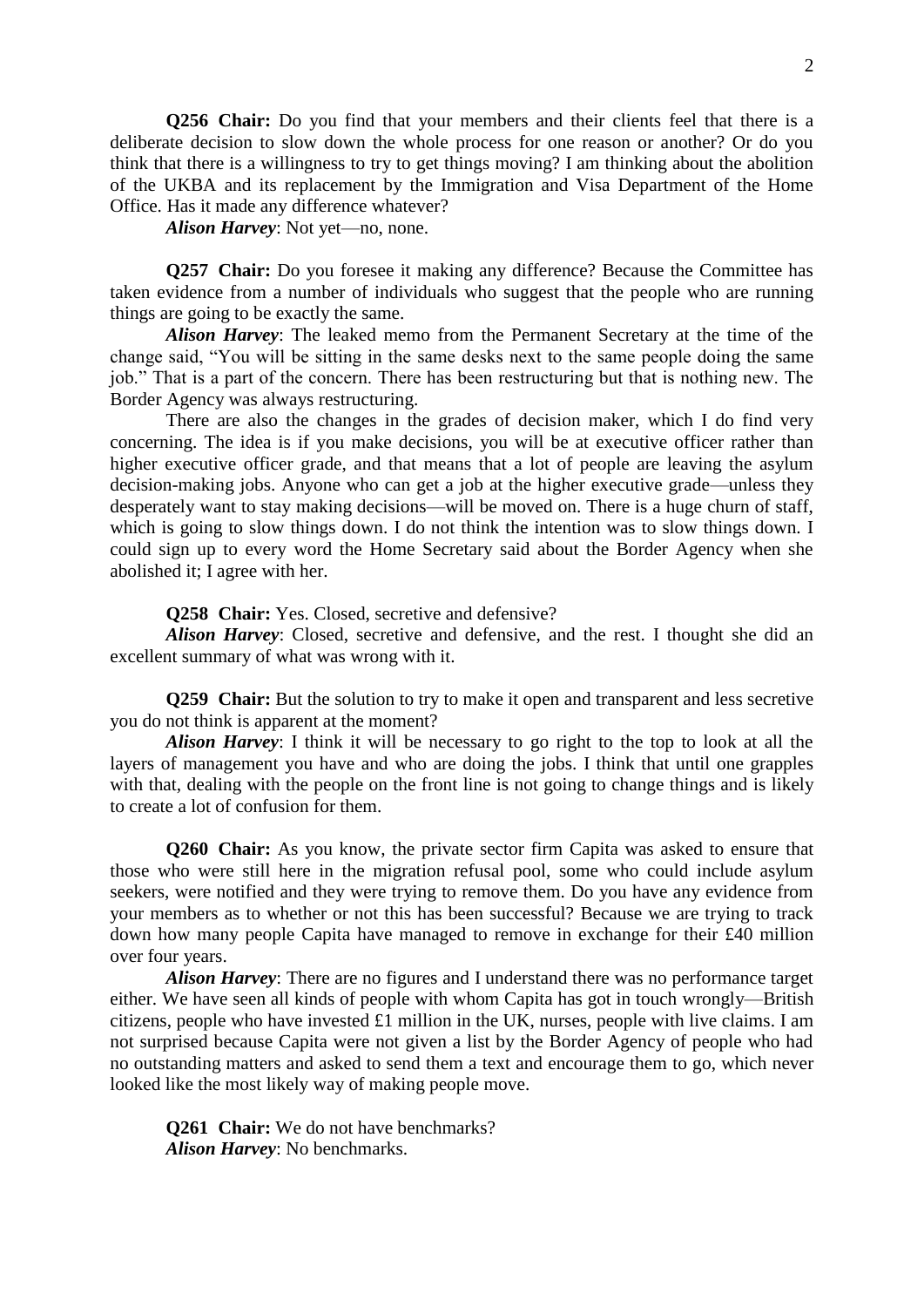**Q262 Chair:** Rather like the e-Borders contract, it all sounds like a very good idea but at the end of the day if you do not know how many people—

*Alison Harvey*: Well, it does not sound like a terribly good idea—a message on your mobile phone saying, "Excuse me, please, sorry, would you mind awfully leaving the UK?" It is not obvious how that was supposed to work.

Capita were just given access to the Border Agency's database. Now, some of those cases are incredibly complex. It is not surprising they were making mistakes because to look at that and work out whether the person still had permission would be difficult enough without the backlogs, which mean that updates on status have not made it to the database so that half the time Capita is looking at out-of-date information in any event.

**Q263 Dr Huppert:** It is good to see you again, Ms Harvey. We have discussed this on a number of occasions. Could I look at a whole range of issues around legal advice?

*Alison Harvey*: Certainly.

**Dr Huppert:** There are a number of areas I would like to ask you about. Firstly, we have discussed the fact that the Border Agency, now the Home Office, does not always make the right decisions; there are issues there. Would you agree there are also legal advisers who do not give accurate advice, that there are immigration practitioners who on occasion give rather poor advice to their clients?

*Alison Harvey*: Yes.

**Q264 Dr Huppert:** What steps can you take or could we take to try to control that market?

*Alison Harvey*: The most important thing in my experience that keeps you away from bad advice is having good advice to go to. Many people are in touch with migrant community organisations, with various support groups of one kind or another, refugees in the case of domestic violence, so many lawyers receive phone calls from people seeking to refer the clients and cannot take them.

The latest legal aid contracts, in the legal aid agency's wisdom, gave just 100 case starts to each firm. There was no real differentiation on quality. Some people who got in are marvellous; some people were people who did not get a contract in the previous round and who no one missed. If the person who everyone wants as their lawyer and who has capacity to do more than 100 cases runs out of case starts, they can have up to 50% more but then no more, even if the person down the road cannot use up their case starts because they are dreadful. You cannot follow the quality. The very issue that the Lord Chancellor has backed down on today in criminal legal aid is a factor of the contractual set-up.

**Q265 Dr Huppert:** I have certainly seen it in some of my constituents' concerns about very poor advice, so I think we need to follow that up. You mentioned legal aid. One of the issues that was raised in debate last week in the House was about the proposed residency test: people would have to be here for 12 months. With a particular focus on asylum claims, do you have concerns about that and what sort of concerns are they?

*Alison Harvey*: Many. There is an exception for asylum seekers but it is only for as long as you are seeking asylum. Once you are recognised as a refugee you will have to wait 12 months before you get legal aid. That is contrary to Article 16 of the Refugee Convention, which requires that refugees have legal aid on the same terms as nationals.

As to the asylum seeker exception, clearly when you are a failed asylum seeker, for example, a child who because of section 83 of the Nationality, Immigration and Asylum Act 2002 cannot appeal and upgrade to refugee, that would also kick you out. Asylum seekers at the end of the process will not be able to get legal aid for support matters insofar as it is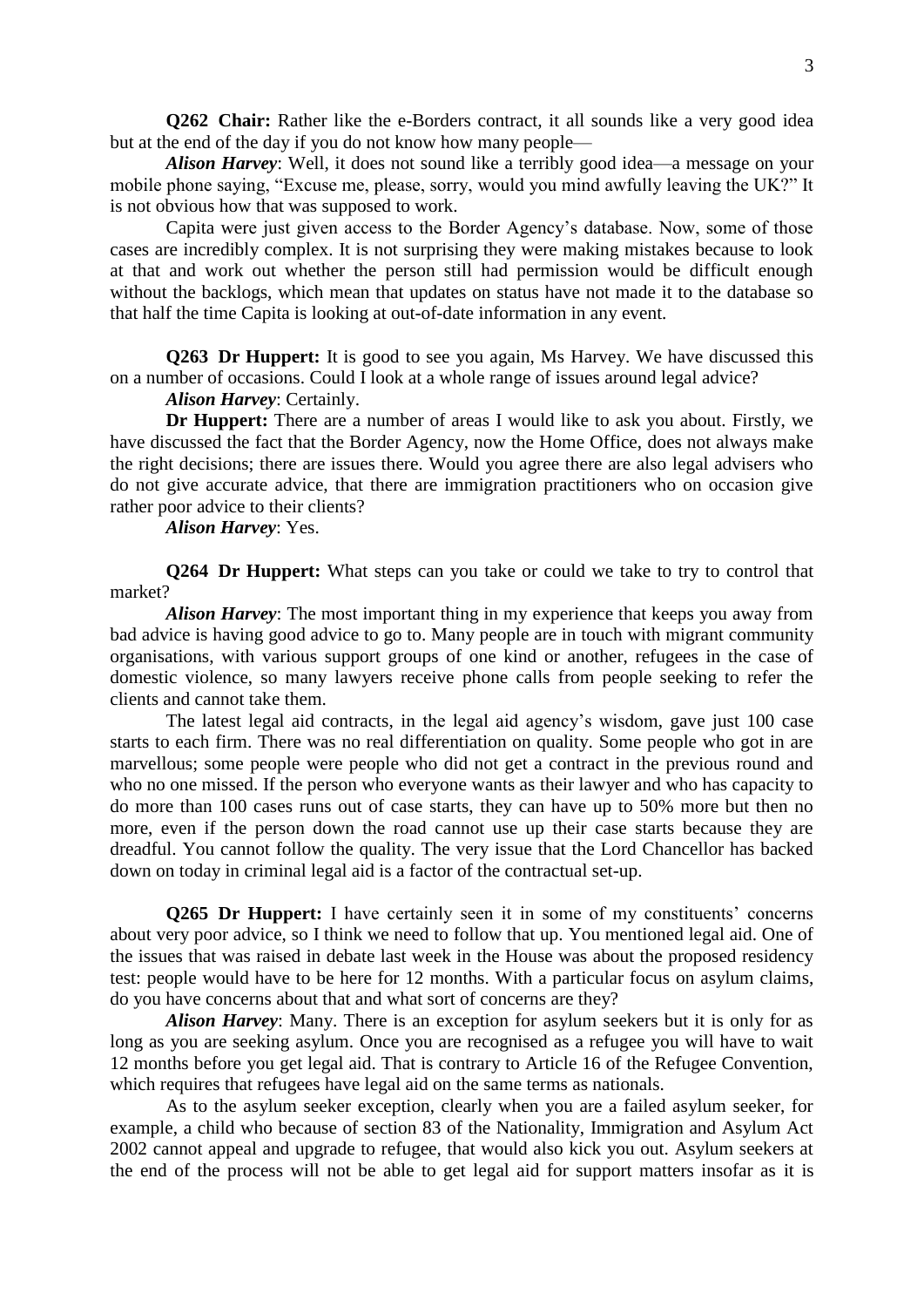available for housing and homelessness matters or for care proceedings. The asylum seeker exception is extremely confusing as to how it will work for fresh claims. The consultation paper says if you have made a fresh claim you will get legal aid. I cannot tell if "made" is a term of art or if it is the case that you will not get legal aid to make the fresh claim itself. The Border Agency or the Home Office are worried about that because they could get a claim and then get evidence later.

**Q266 Dr Huppert:** One last question, if I may, Chair, just following up from that. We have had suggestions that one of the problems is exactly that—that applicants do not get legal advice before their initial screening interviews and so the process does not go well from the start and they are then trying to rectify it afterwards. Do you think there should be some sort of process where there is some even basic legal advice prior to screening or is that unrealistic?

*Alison Harvey*: Ideally, I think you would have legal advice at the earliest possible stage. I think the most important thing with screening is that you take the minimum of information at screening, almost nothing, and that you give a decent time to build a relationship of trust and confidence with the legal representative before you present the claim. The Border Agency or the Home Office seem to assume that we would spend that time helping cook up a pack of stories, whereas in fact very much of that time is spent persuading people to set their case before the Home Office.

**Q267 Mr Clappison:** Can I ask you a big picture question on this because the subjects we have been dealing with so far—and I suspect some of the ones to come—are really fine-tuning parts of the system? If you were giving marks out of 10, how many marks out of 10 would you give the asylum system and how do you improve it?

*Alison Harvey*: I would probably give it three to four, but it is decreasing because the agency is introducing a new asylum operating model that I would give zero. I would give it zero because I think it is conceptually flawed. It cannot work. It is about routing your case through the system in a certain way based on information it is not possible to obtain at the stage when the case is routed.

You go into this route provided you are not trafficked, tortured, et cetera, but I will not know that when I put you in the route. I am then told that "hand-off" will have to be managed to get you out of the wrong route back into the right one, but no one has worked out how to do that yet so my confidence is a bit low. Collecting good information early on is the answer and concentrating on the meat of the claim. Rather than running around thinking for reasons not to believe somebody, look at whether on return they would face persecution. If they would not, why bother to work out whether they are telling the truth or not? It is simply that you are not faced with a refugee.

**Q268 Mr Winnick:** Britain has a very good history, despite blemishes, in giving asylum over a long period of time. If you made a list of some of the most unpopular issues in the country among people in the country at large, asylum would come pretty near the top. Do you think those who are looking at claims and deciding on these issues, case owners and the rest, are influenced by the Government's general approach, which is not necessarily friendly, and the fact that that Government approach—whichever Government is in office—knows full well the position of our public opinion about asylum seekers?

*Alison Harvey*: The experience I recall that showed that to me most clearly was when I was at the Medical Foundation for the Care of Victims of Torture many years ago. We were going in with stories of what was happening to people with low levels of support, children in bed and breakfasts. We were terribly worried because all our examples were of Kosovan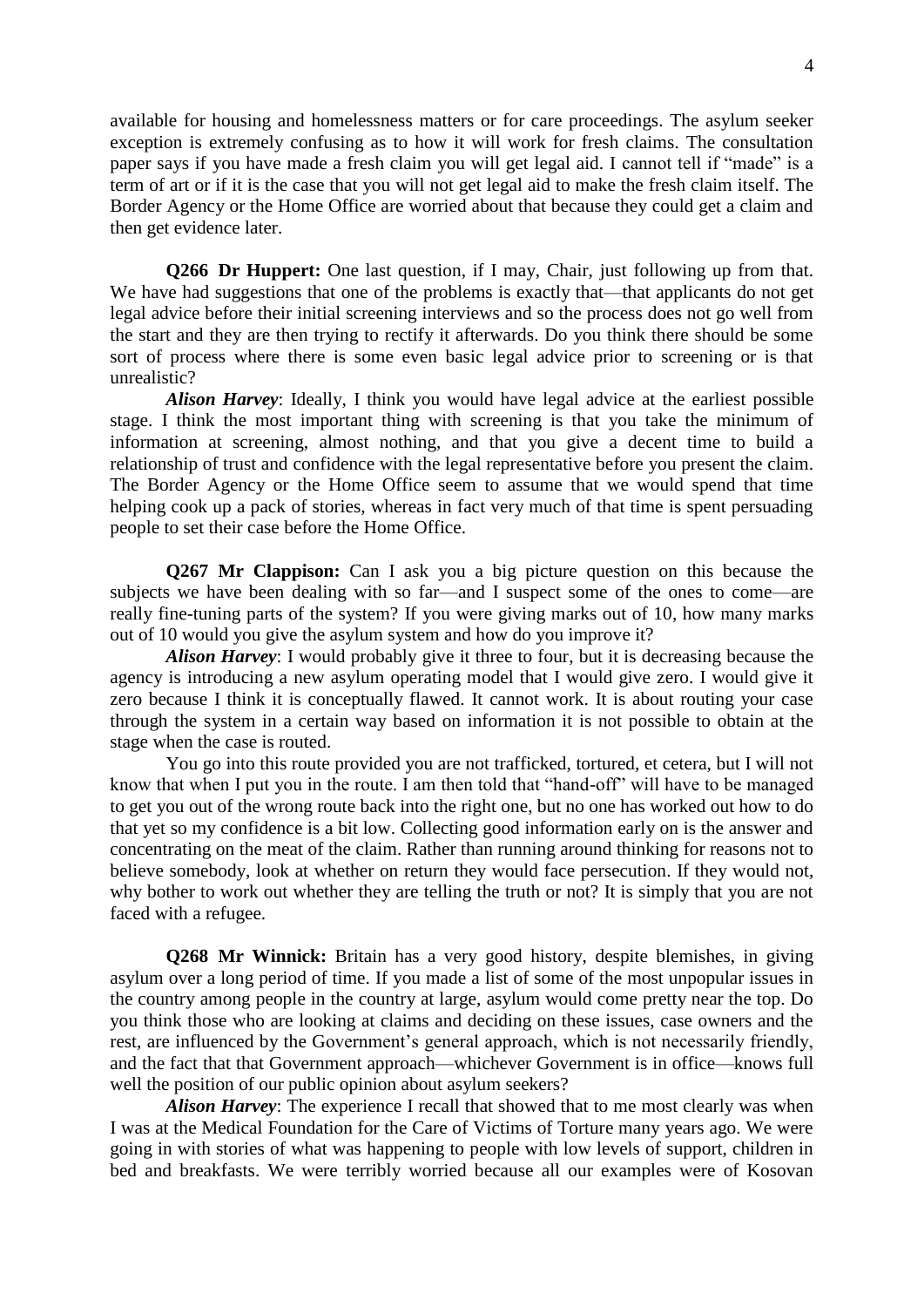children and we said we will stick with it because although everyone hates them, these are the children who are suffering.

By the time our examples came before Committees like this, Ministers had started speaking positively about Kosovo; suddenly, everyone was listening. It turned overnight and it was partly what people saw on their television screens but it was partly the lead from the top. It influenced everybody. It influenced parliamentarians. It influences the case workers, I think.

**Q269 Mr Winnick:** If politicians have a responsibility to try to distinguish and explain between genuine asylum seekers and those—obviously there are a number, you would not deny it—who have no genuine claim.

*Alison Harvey*: I think they are all genuine asylum seekers. They may not be refugees, but if you are seeking asylum then—

**Mr Winnick:** But you do recognise that some do not have genuine claims?

*Alison Harvey*: I recognise that some do not, but I also think there are a number of people who do not meet the criteria in the Refugee Convention who think they do. They are asking for protection with a sincere heart but we are telling them, "I am sorry, there is a threshold and you are below it."

**Q270 Mr Winnick:** Recognising that quite a number are certainly genuine, coming from countries where the utmost repression and violence and rape is so common, do you think that if politicians have a responsibility to try to explain that to the public so organisations like your own and others, however difficult, also have a responsibility to put that across as far as is possible through the media and other sources?

*Alison Harvey*: Yes. I think immigration lawyers perhaps do not play well in the media so we are perhaps doing everyone a favour by keeping out of it. Yes, I think if people make the connection between where someone has come from and what is happening to them the story makes more sense. People do have a concept that maybe Afghanistan is not a great place to be, or Sri Lanka is not a great place to be, and that at least gives them a context to think about an individual case. It does not mean everyone from that country is a refugee, but it starts you thinking in a clearer way.

**Q271 Chair:** Further to Mr Winnick's question, do you not think there is even more of a responsibility if somebody comes in to see a member of ILPA and they say, "Well, actually, I am seeking asylum from India" isn't it important for the lawyer to say, "What is the asylum problem there?" If they find that there is not a problem in India, they need to tell the person that.

*Alison Harvey*: I think that generally happens. In the case of asylum, it is mostly done on legal aid where if you have less than 50% prospects of success you get no funding. You have to start with that. I think countries are often deceptive because you are at the most risk when the country is broadly okay and your case is atypical. People are more likely to notice that you might be a refugee from Syria than that you might be a refugee from India where, in fact, your individual circumstances may put you at risk. Yes, I think a lawyer has a big responsibility to be as realistic as possible at the outset. As I say, that is shored up by legal aid, but even a private client you have a responsibility to tell them what their chances are and advise them.

**Q272 Chair:** Is there a view that after you have told them and they still want to go ahead are you actually—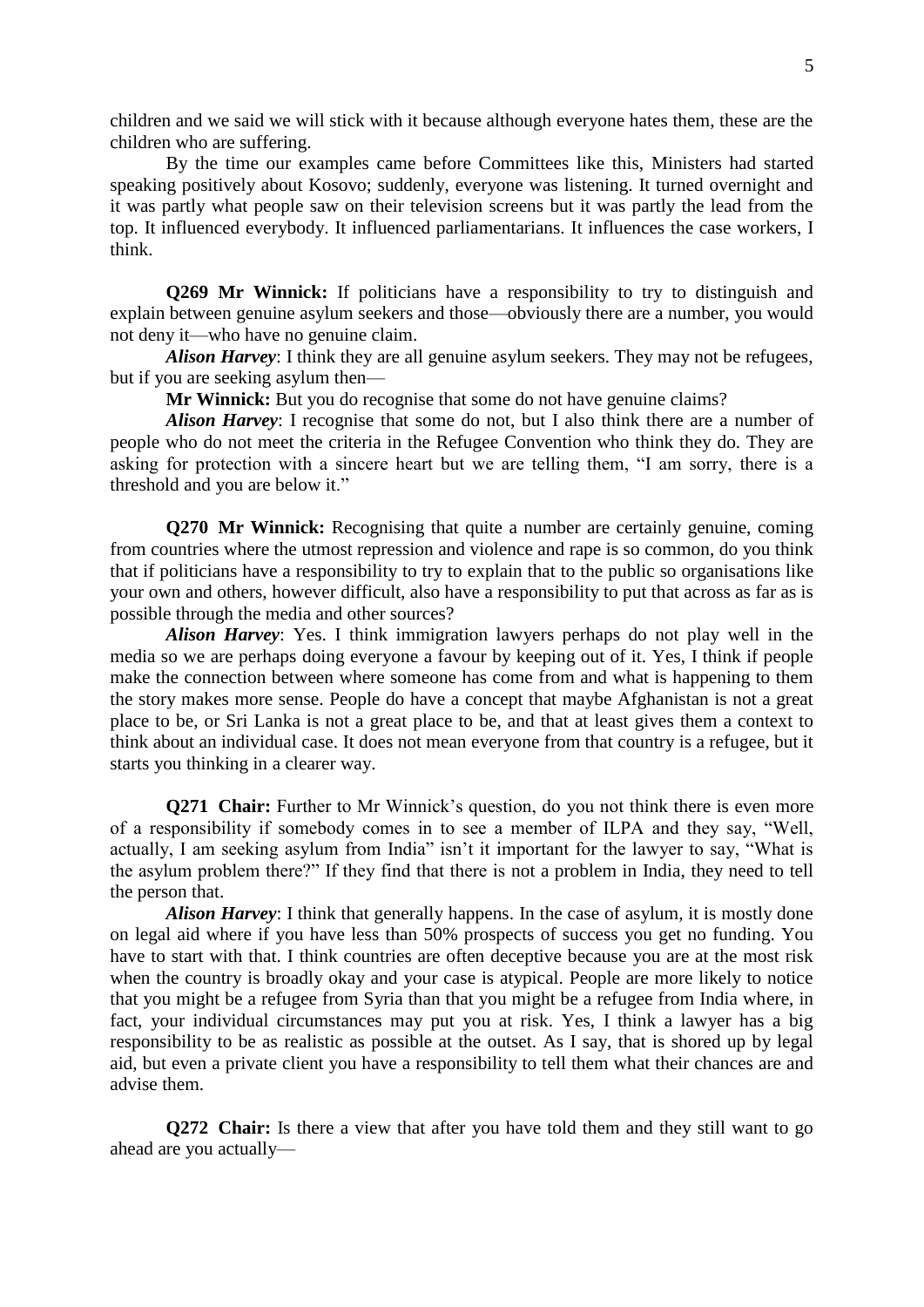*Alison Harvey*: Some will and it is your professional duty as a lawyer to represent them. As long as you are not misleading the court or falling foul of your duties to the court, your job is to put your client's case. If you say to your client, "You have a snowflake's chance in hell" and your client says, "I will take it", your job is to put that case, not to exaggerate it but to put their claim as it is spoken. If the Border Agency could deal with those I would put the claim as it is and they would say, "Thank you, you are not a refugee".

**Q273 Chair:** Ms Harvey, you recognise the argument that the Government puts across on asylum, which is after every single legal avenue has been exhausted, when they are on their way to the plane, an immigration lawyer, probably a member of ILPA, then sends in a judicial review application to try to delay departure and actually the lawyers are making it more difficult for the genuine cases to be dealt with. You recognise that argument?

*Alison Harvey*: I recognise that is stated and I think it is inaccurate. You will see last minute judicial reviews. They will very often be from people who are not represented. A lawyer cannot put in a judicial review without falling short of their duties to the court. If you are suggesting that it is routine for lawyers to fall short of their duties to the court, then I do not think there is any evidence that that is accurate.

**Chair:** Since I am married to one, perhaps I am the wrong person.

*Alison Harvey*: Yes, I was going to say be a little bit careful.

**Chair:** We will go to another lawyer before we go to Nicola Blackwood. You had a quick question.

**Q274 Mr Clappison:** I am pleased you mentioned Syria. Are you seeing many applications from people in Syria?

Alison Harvey: We are seeing some. It started very early when what we saw were applications from investors, business people, people moving. Before the conflict blew up we saw movement as an early warning, and now the asylum cases are starting to come. They are not huge numbers but they are building slowly.

**Q275 Mr Clappison:** It is undoubted that there is terrible strife and persecution in Syria. Just take us through how somebody who, say, flees their village because they are at risk of being killed because of their ethnic or religious identity would claim asylum.

*Alison Harvey*: How do you mean, how would they put their case?

**Mr Clappison:** Yes, how would they get to the UK? What happens?

*Alison Harvey*: Different people have different routes out of the country. You tend to get to the UK if you have some sort of family backing or means because you are going to have to get on a plane, which will probably involve having false documents. We know from the news reports today that the borders all round the country are closing. I think only the Lebanese border is now open, so fleeing across the land is becoming impossible.

**Q276 Mr Clappison:** Just to take you back to the plane, if they try to get on the plane they come up against the Carriers Liability Act and the obligations—

*Alison Harvey*: They will be doing it on false documents and they will be knocked back if the carrier detects them. It is when they get through the detection that they will get on the plane.

**Q277 Nicola Blackwood:** I just want to take you back to the comments you made about the asylum operating model. You mentioned the problems being that it would be difficult to identify trafficking and torture in time. I just wondered what your assessment was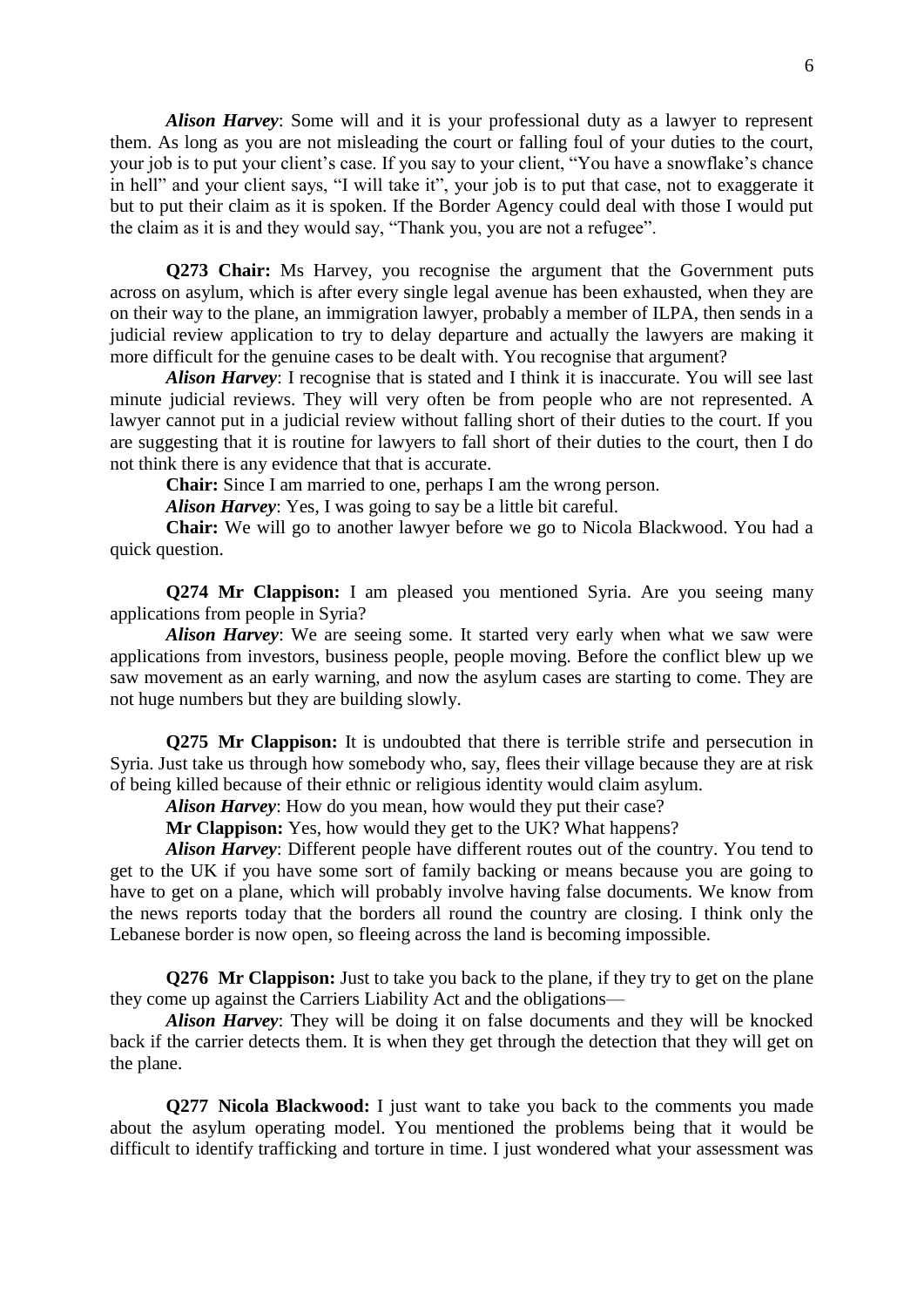of the trafficking identifying system, but also the Rule 35 implementation and also this country of origin information, which I understand you have been quite critical of.

*Alison Harvey*: I am critical of the way it is used, less critical of the information itself. I think we have some good information. The trafficking is getting much harder because now you do not get legal aid unless there has been a decision that there are reasonable grounds for thinking that you have been trafficked. You do not get legal aid until that point and those decisions, which are meant to take place in a matter of days, take weeks and weeks and often months and months to happen. Now trafficked people do not have the assistance that they previously had at that initial stage, and I think that is a problem.

Trafficking has always been harder than torture in one respect in that if you went into the detained fast track, if you were a person who had an appointment with the Medical Foundation for the Care of Victims of Torture or the Helen Bamber Foundation, then your case would be lifted out, whereas in trafficking you had to have a report from the UK.

**Q278 Nicola Blackwood:** But isn't it supposed to go into the national referral mechanism?

*Alison Harvey*: It goes through the national referral mechanism but the asylum claim—although there is a 40-day reflection period built into the referral mechanism—as far as the Home Office is concerned that does not cause everything to stop. The asylum claim trundles on underneath that. I think that is extremely problematic where the trafficked person has an asylum claim, which not all of them do.

**Q279 Nicola Blackwood:** How will this operating model make that worse?

*Alison Harvey*: I think its aspirations are unrealistic. It is trying to work out if someone is trafficked when it routes them down a particular decision-making route, but it is doing that before the reasonable grounds decision has happened, sometimes before the evidence has been collected for the reasonable grounds decision maker to make their decision on. The risk is that you get a rough and ready, "You are not trafficked, into the detained fast track you go", at which point when you are in detention you lose confidence—your trafficker has probably told you, "If you run away and tell on me you will just get thrown into prison and no one will help you" and, lo and behold, it is true.

**Q280 Nicola Blackwood:** Yes. What about with the Rule 35—

*Alison Harvey*: We set out in our written evidence the concern that the Rule 35 reports can be very perfunctory. People often do not realise they are being interviewed to find out if they have problems stemming from torture when they have been through it. They do not know that has happened. They did not necessarily have an opportunity. When you do get a report that says, "This person reports a period of torture and imprisonment" all too often the attitude to that is that that is, "Well, that is simply reporting what the individual told the doctor".

**Q281 Steve McCabe:** I would just like to briefly return to the question of immigration lawyers. I just wondered if ILPA was doing anything or had any plans to do anything about these immigration lawyers who actually charge asylum seekers money, write a few perfunctory letters, the kind the average assistant clerk or apprentice could write, and then suggest they go to see their MP when there is no result—or, indeed, the ones who actually write a letter to the MP, which obviously means they are just acting as a post box. Isn't that giving your profession a bad name and isn't it giving a lousy service to people who are entitled to expect more?

*Alison Harvey*: If we break that down into various things, there will be people, even people who are entitled to legal aid, who will pay because they cannot find anyone or cannot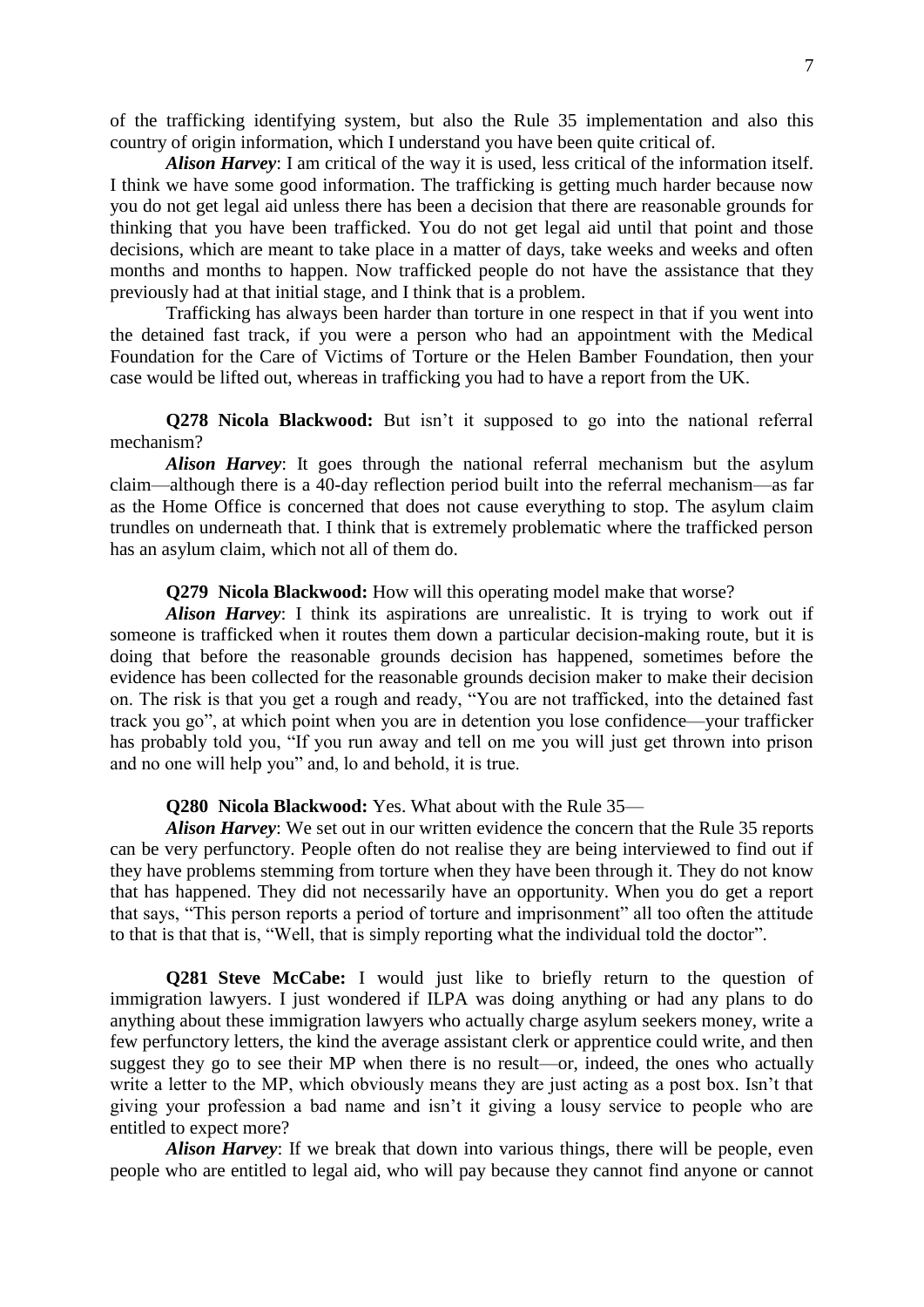find anyone near them. Obviously there are some people who claim asylum who are too rich to qualify for legal aid so they will have to pay.

**Steve McCabe:** No, I am talking about paying for a lousy service.

*Alison Harvey*: Yes, I am getting to that. I am just trying to break the elements down. When you come to the service, of course you should get what you pay for and you should know in a client care letter what you get and those who are giving a lousy service are a disgrace. Lawyers tend to see them if the client reaches them at a later stage. We urge them as hard as we can to support that client to lodge a complaint against the representative to the regulators.

**Q282 Steve McCabe:** Should I refer these lawyers to your organisation when I come across them? Because, frankly, I am fed up seeing these people.

*Alison Harvey*: You can. All I would be able to do if they were members of ILPA, and I hope they are not, is throw them out of ILPA because I am not a regulator. Your best bet would be to send them directly to the Solicitors Regulation Authority or the Office of the Immigration Service Commissioner, who have power to take away their ability to practise. You can also direct them to the Legal Ombudsman, who again could actually stop them in their tracks.

As to sending to the MP, because I think it is an important point, there are many good lawyers who will also send people to their MP. MPs are hotwired into the system with the MPs' hotline and so on. With delays, sometimes sensible advice to a client is to see their MP.

**Steve McCabe:** I am objecting to the lawyer who gets the fee for acting as a post box, that is my point. I am not objecting to anyone coming to see me as their MP, but I am wondering why a lawyer is entitled to a fee for doing that.

**Q283 Chair:** I think what Mr McCabe is lamenting is that so many lawyers send their clients to MPs and really it is the job of the lawyers to try to work their way through the system. You are saying if there are a lot of delays the MPs need to know about it because that is the only way that something can be done. I can assure you whenever Home Office officials come before us, including Ministers, we all hammer away at correspondence issues because we are the last resort. When everything else fails, they are then sent to us. That is right, isn't it?

*Alison Harvey*: Yes, but I think it is a fact about the immigration system as it works that you get to the point where everything else fails more frequently. I train MPs' case workers and I say to them, "Notice you are wired into this system in a way that in other systems you are not."

**Chair:** Indeed. We are very short of time today, but I am going to take Mr Winnick and then finally Chris Ruane.

**Q284 Mr Winnick:** On lawyers, and perhaps yours is not the appropriate organisation to ask, but be that as it may I can understand lawyers contacting MPs when there is a long delay. In fact, without giving secrets away, the Committee will be discussing this in the very near future, one way or another. Regarding payments, if solicitors contact a Member of Parliament sometimes without that long delay, should the client pay the solicitor?

*Alison Harvey*: It depends on what is being done. No client should ever be forced to pay. You should always be told, "You can go and see your MP. They are free. You can walk in for free." I have equally seen cases, not necessarily asylum but immigration, where people have asked their solicitors to put together a substantial dossier of information in the hope that that would make the MP more willing to assist them. In that case, that is billable time.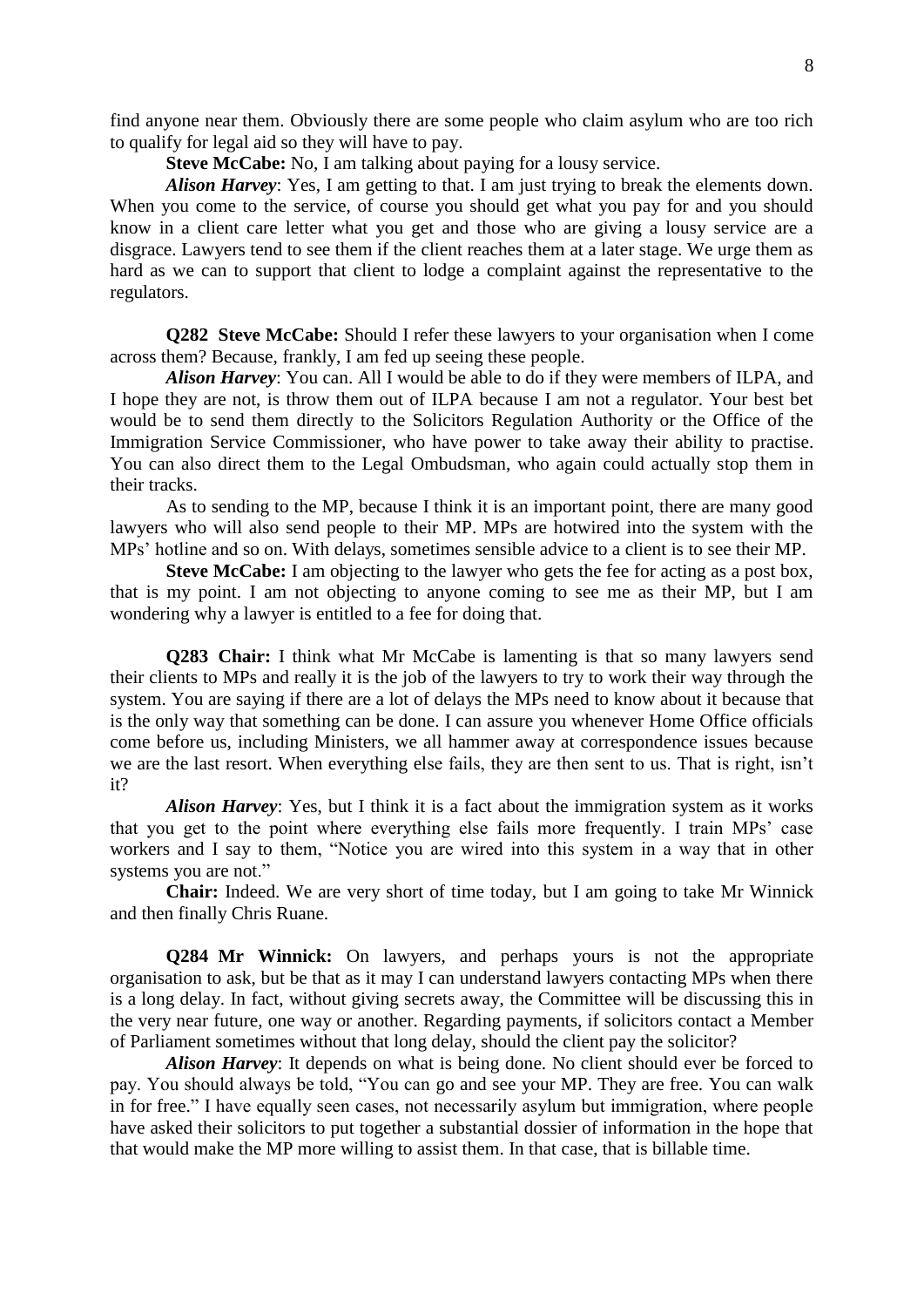I think the important thing is that the lawyer has explained to the client that the person is perfectly entitled to go to their MP, take every document the lawyer has produced to the MP, absolutely free of charge. If there is any question of asking the lawyer to do some paid work, that should be clear at the outset what you are getting.

**Q285 Mr Winnick:** But if a solicitor nevertheless has written to the MP and the case has been pursued by the solicitor would it not be appropriate to deduct payment if, in fact, the case is then being pursued by the Member of Parliament?

*Alison Harvey*: The lawyer should only be billing for the time they are spending. If the MP is spending the time, no lawyer should be billing for it.

**Q286 Chris Ruane:** Since the Government has dispensed with the voluntary discretion policy for LGBT asylum seekers, has there been a greater emphasis on the need for the applicant to prove their sexuality?

*Alison Harvey*: Absolutely, yes, very visible, yes.

**Q287 Chair:** What kind of additional information do they want? *Alison Harvey*: It is difficult to know what would satisfy them.

**Q288 Chair:** Give us some examples of what lesbian and gay people are supposed to provide to the Home Office.

*Alison Harvey*: They are supposed to provide an account that convinces the Home Office. Good luck—how do you do that? The ability to doubt anything you are told or shown about what in the end is about the way someone is inside is infinite. You cannot. There is no standard where you could say you satisfied it, and I think it is a real problem.

**Q289 Chair:** What is ILPA doing about that?

*Alison Harvey*: Well, we have had training sessions on the topic for lawyers. We have raised it with the Home Office. We have written to them. We have expressed concerns. We have taken case studies and examples of cases that we think are wrongful refusals.

**Q290 Chair:** Would you send the Committee examples because we are very keen to pursue this?

*Alison Harvey*: I can certainly ask members if they have clients who will share them, yes.

**Q291 Chair:** Thank you for giving evidence today. We are very grateful. Thank you for the work that you do and your members do in helping this Committee and helping other Members of Parliament whenever the issue of immigration law comes before the House. We are most grateful.

*Alison Harvey*: Pleasure. Thank you.

#### **Examination of Witnesses**

*Witnesses:* **Tom Hamilton-Shaw**, British Red Cross, and **Maurice Wren**, Refugee Council, gave evidence.

**Q292 Chair:** Mr Hamilton-Shaw, Mr Wren, welcome to the Committee. This is the Select Committee's inquiry into asylum. I am going to start with a question about the Azure card system. When we have two witnesses, obviously there is a tendency for repetition so we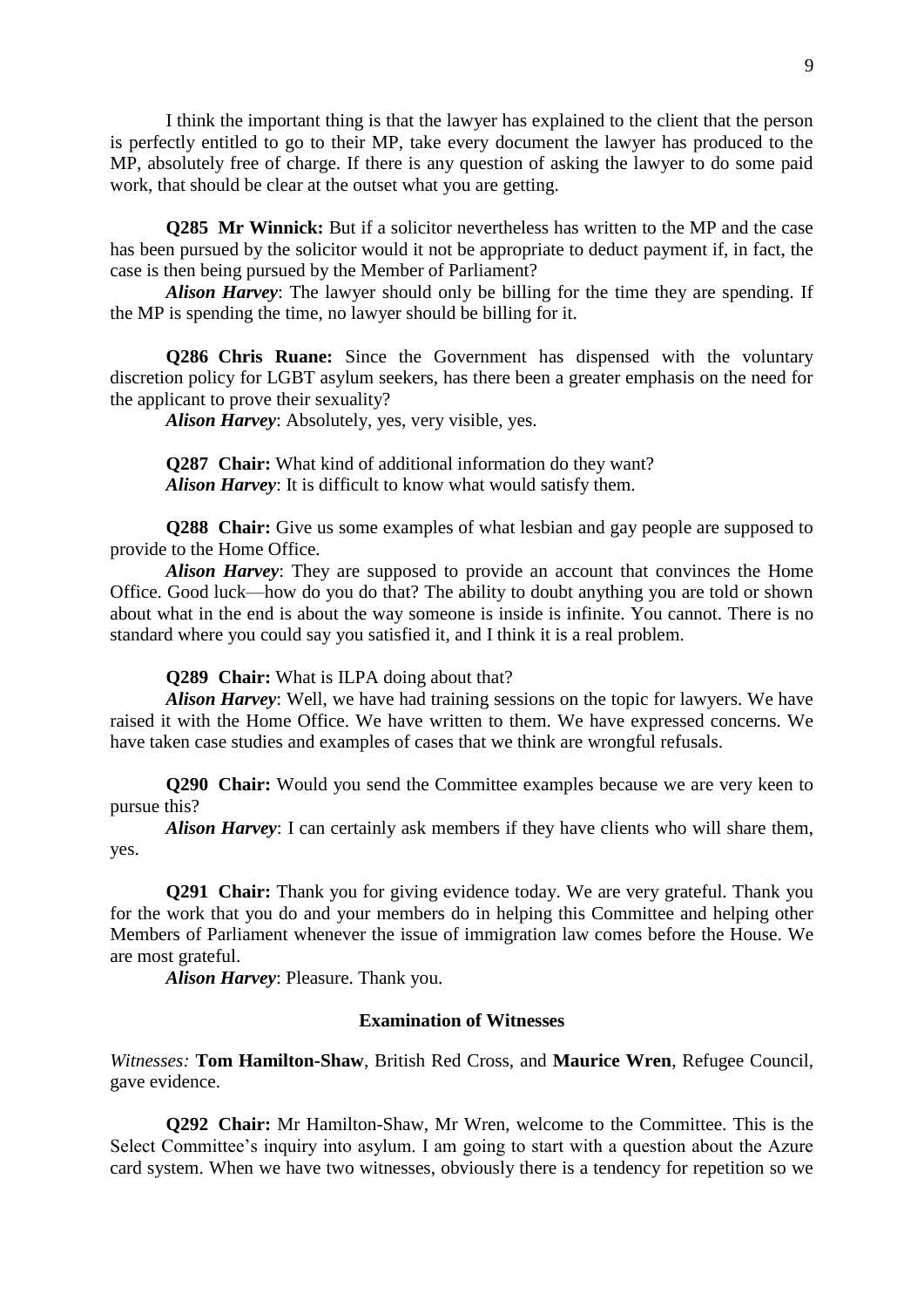apologise if we repeat a question, but you are welcome to chip in. If we address a question to one of the witnesses and the other wants to chip in, you can. Mr Hamilton-Shaw, has the Azure card, introduced by the last Labour Government, been a success?

**Tom Hamilton-Shaw**: Frankly, no. The position that we take is very simple: that all support should be in cash and that parallel currencies do not work. What they do is basically close down the options for a very vulnerable group of people and take away choice and dignity for those groups. For example, you cannot use the Azure card on a bus or on travel. You cannot choose which supermarket you do your shopping at, so that excludes budget supermarkets and halal stores. We see a lot of people very frustrated and depressed as a result of that.

**Q293 Chair:** Mr Wren, are you and your organisation calling for an increase in resources for asylum seekers at a time of economic hardship or do you think the resources that they are given are enough at the moment?

*Maurice Wren*: Increasing support for people going through the system, we are calling for the relationship with income support levels to be maintained on a par with income support levels, with a discount reflecting the fact that accommodation is provided.

On the question of Azure cards, if I may, we think they are wrong on a number of counts: the inflexibility, the expense, the cost of administration. They are a demeaning factor in the asylum process and the very fact that you have them marks you out as something different. The point that we have made repeatedly to Government is the impact they have on women who are pregnant or new mothers in particular and the difficulties they encounter by not having access to cash at a very difficult period of their lives. We have cited a number of cases in our evidence to you of the problems.

**Chair:** Yes, you did. Thank you for that.

**Q294 Mr Winnick:** There is a problem that I have seen that the organisations concerned with refugees and asylum seekers have mentioned. It is those who have been granted leave to remain but are unable to access mainstream benefits. Is that an acute problem?

*Maurice Wren*: It is a serious problem. It is a growing problem as well. At the point of handover, when you have been granted your status you are given 28 days if you are in supported accommodation. That clock starts ticking and it is relentless and pretty remorseless. We deal with a number of cases across all our offices of people who reach the 28 days without having income guaranteed to move on to.

What we need is more flexibility in that post-decision period. If you think of the number of people involved or the number of agencies involved, the Home Office is involved at the end of the 28 days. The accommodation provider; it might be G4S, it might be Serco. The DWP is involved, and maybe the local authority is involved. It is far too complicated far too many requirements are visited on those people to demonstrate that they qualify for income support provided by the DWP. It is a real problem.

**Q295 Mr Winnick:** Recognising that asylum seekers are not necessarily the most popular group in the country and perhaps at times the refusal to recognise between the genuine and the not genuine, if you also link that issue with benefits it becomes even more unpopular—even though in many instances I am perfectly aware that asylum is fully justified, so initially benefits are as well. Do you accept that if people are allowed to stay here, assuming that they are off benefits and are actually in employment—if employment can be found—that would be much better for all concerned, including the people involved?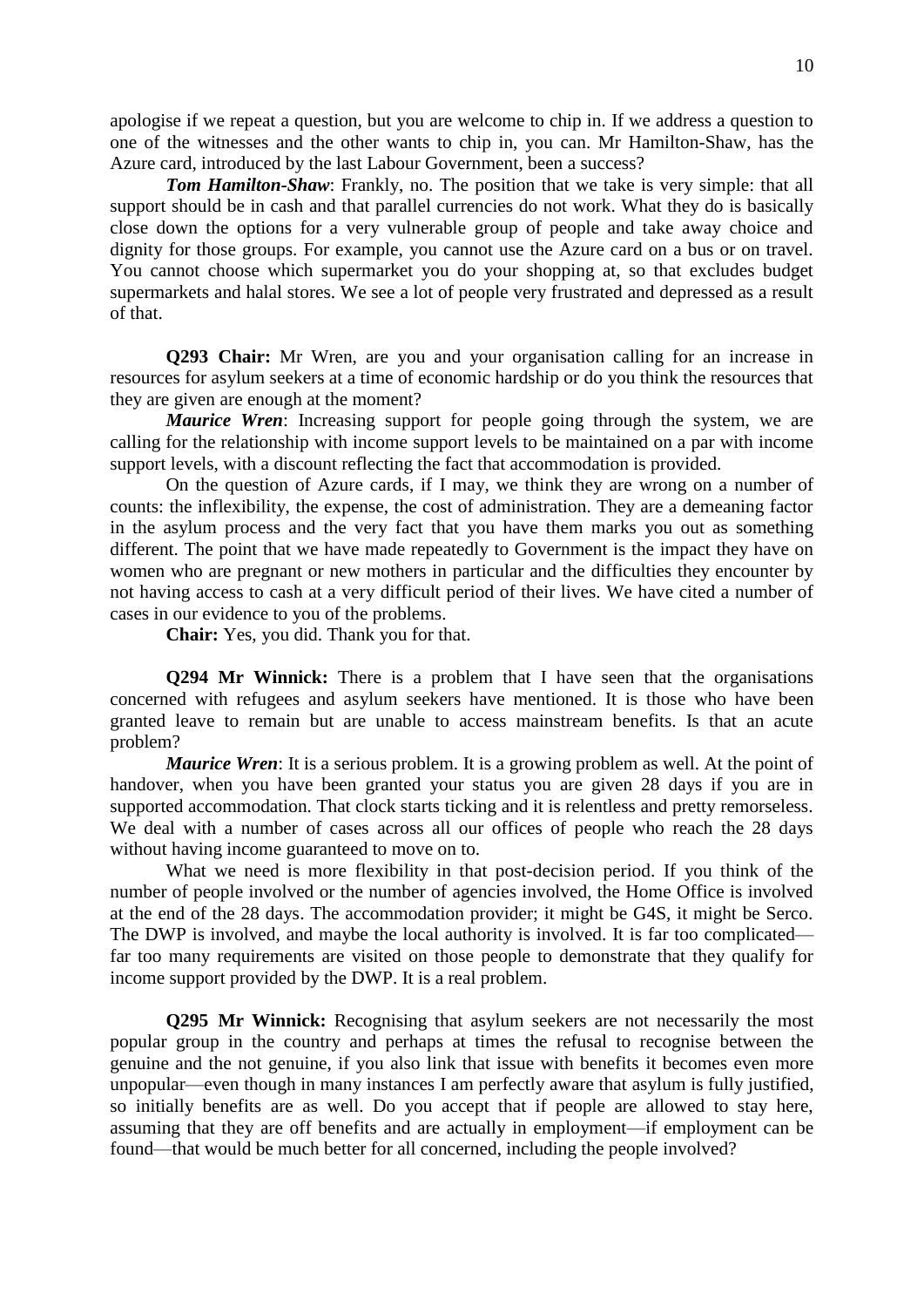*Maurice Wren*: Absolutely, and we spend a lot of time at the Refugee Council helping people into employment. We have a project called "Refugees into Jobs" and we have a particular specialism in helping doctors obtain employment in the health service.

*Tom Hamilton-Shaw*: Yes, I think we would echo that. We certainly find that often the case is that people want to get involved as soon as they can in society and make a contribution. For example, a lot of our volunteers are refugees and asylum seekers who then go on, once they have refugee status, to become members of staff. That is a hugely positive story that we want to tell as much as we can.

*Maurice Wren*: If I may, it also opens up the issue of whether people seeking asylum should be given permission to work at some point.

**Chair:** Yes, we will be coming on to that at the end.

**Q296 Dr Huppert:** Can I just come back to this issue that you raised, Mr Wren, about pregnancy during asylum applications? In February, you published *When Maternity Doesn't Matter - Dispersing Pregnant Asylum-Seeking Women*, which had some pretty horrific case studies of two women being dispersed a day before they gave birth and then people having to walk very long distances. The Home Office has responded to that. Are you content with all of their responses, whether that has solved the problem?

*Maurice Wren*: I am very pleased to say that we have had a very productive meeting. The report was published by ourselves and Maternity Action and Maternity Action were able to use their contacts with the Royal Colleges of Midwives and Obstetrics and Gynaecology and some of the university hospitals to get some pretty high-ranking medical professionals along to meet senior officials. That meeting was very productive and there is an apparent willingness on the Home Office's part to further revise their guidance.

One issue came up that I particularly want to highlight. At the moment, the guidance allows for a protected period of eight weeks—four weeks before the birth, four weeks after when there is an expectation that a woman would not be moved from her accommodation. We would argue, and certainly this was being proposed by the medical professionals, for the idea of protected status. The argument is that a woman at any stage of pregnancy—particularly asylum seekers where we know there is evidence of particularly negative and serious differential impacts on their health—need to be given an assurance they are not going to be moved into inappropriate or unsuitable accommodation and, picking up the earlier discussion, are going to be able to obtain cash support as and when they need it.

**Q297 Dr Huppert:** Thank you very much. I think we will want to look into this a bit further. Can I also just move on to another issue? There has been lots of discussion about people needing to speak English in this country. There were some changes to the amount of support for asylum seekers and other refugees in the broader sense looking for getting English language lessons. What is the position with that? Is there enough available language training for people who need it?

*Maurice Wren*: Certainly not. I am not sure if it is your constituency, but certainly in the services we provide out of Cambridge we are working with Student Action for Refugees, volunteers who are providing it, and that is a pattern repeated across the country in our destitution centres, in our offices. We are reliant on volunteers coming forward. It is absolutely crucial that people have access to English language tuition in my view, but they are not getting it.

**Q298 Dr Huppert:** Is working with volunteers doing enough to provide the language training or is it not supplying the need?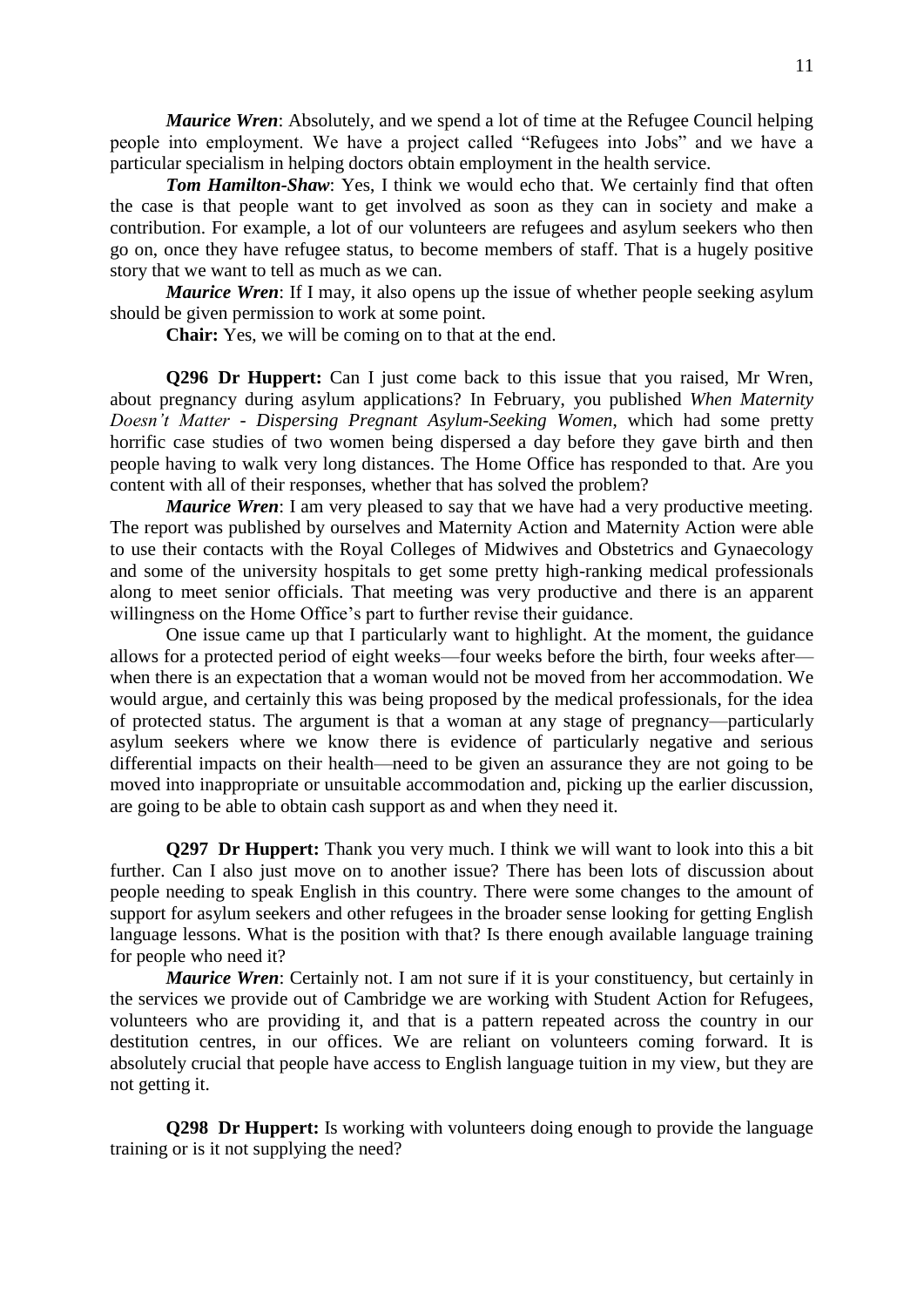*Maurice Wren*: No, it is certainly not sufficient. It is meeting whatever needs we can but the very active recruiting and supporting of volunteers is resource intensive for NGOs like ourselves. It has to be provision either at local authority level or national Government level.

**Q299 Steve McCabe:** I just wanted to ask about the issue of the use of country of origin information. I think you have both been quite critical of that. I just wondered what your take on this is. Is this just further evidence of a culture of disbelief or do you think there is something specific about that that could be changed to make better use of that approach?

*Maurice Wren*: Certainly in my previous job before I joined the Refugee Council, where I led an NGO called Asylum Aid, we were very critical of the lack of gender information contained in country information. I would agree with your previous witness, Alison Harvey. It is not the country information itself; it is the use to which it is put and the selective use occasionally of it supporting what we would regard as unsustainable decisions.

The collection of information, the information that is made available to decision makers, may be appropriate. It is how that is used in reaching a decision and drawing conclusions based on the evidence provided by the applicant. That is where the problem lies and that goes to the heart of the problems around quality of decision making in the asylum process.

**Tom Hamilton-Shaw**: From the British Red Cross perspective, we do not get involved in the asylum application itself. Our primary purpose in the UK, where we operate in 48 towns and cities, is to alleviate destitution and humanitarian suffering. We see around 10,000 clients every year and 6,000 of those people are destitute. We are much more involved with the initial food package, hygiene packs, that kind of thing. I am not sure if it is something that we would be able to comment on publicly, but as an aside we do anecdotally hear problems with inconsistencies across COI information and also that the Foreign Office may say one thing and then the Home Office says another.

**Q300 Steve McCabe:** Could I just ask very quickly about the suggestion that staff should be in country-specific teams? Would that make any significant difference?

*Maurice Wren*: We have discussed that with the Home Office. It is not a recommendation we would make. We can see some advantages to it, but we can see some disadvantages to it. I think, on balance, I favour mixed teams that are able to go for the core of the claim and are not getting hung up on arcane detail or minute detail about that country because inevitably you are going to have people sitting around twiddling their thumbs if there are shifts in patterns of migration flows or false migration flows. I think all-rounders, generalists, are what are needed. It is the quality of those people to make the kind of judgments and assessments that is important. Alison was raising some concerns about the asylum operating model that is being rolled out at the moment.

**Chair:** Alison Harvey?

*Maurice Wren*: Alison Harvey, I beg your pardon. I have described it in discussions with the Home Office previously as a backlog generator because that is what we see that they are putting in place. Not intentionally—they are doing it with the best reasons and on paper it works for them.

**Q301 Chair:** Nobody gets fed up, do they, when they are sitting in a backlog? Nobody has come to my surgery in 26 years and said, "I have been waiting in a backlog that has gone on for years and years. I have had enough. I am going back". Do you have people like that in the Red Cross and at the Refugee Council? Do they say, "It has just been too much for me, I am going"?

*Maurice Wren*: Yes, certainly.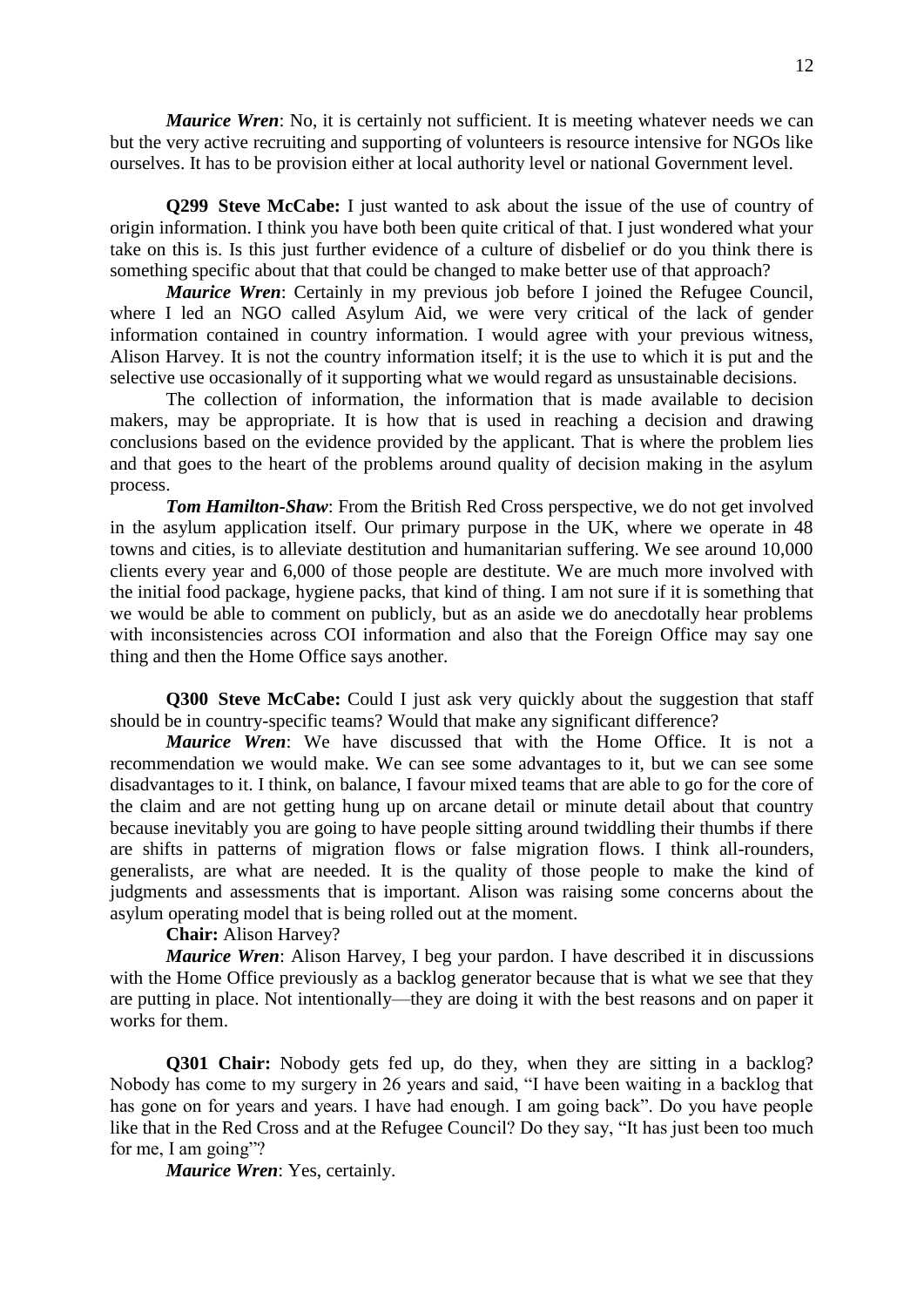**Q302 Chair:** How many did you have last year, Mr Hamilton-Shaw? Who said they wanted to go back?

*Tom Hamilton-Shaw*: It is unusual to have that experience.

**Q303 Chair:** No? Mr Wren? *Maurice Wren*: There was a programme on TV, Granada— **Chair:** Well, we would rather rely on your evidence than Granada TV. *Maurice Wren*: No, indeed, but it was interviewing people— **Chair:** In your view, did people turn round— *Maurice Wren*: A small number. **Chair:** Five, 10?

*Maurice Wren*: I could not give you a figure. They are people who will have looked at their prospects in this country, living on support or perhaps not living on support because they have been moved off it so are living in the shadow economy and regard that as unsustainable, particularly if they are raising a family. There may be an assisted voluntary return package available to them, but it is not a huge problem.

**Chair:** On that point, Mr Ruane has a question about packages.

**Q304 Chris Ruane:** You make the recommendation that asylum seekers ought to be allowed entrance to the job market if their claims have not been resolved within six months. How would this benefit the UK?

*Maurice Wren*: Well, we would go further than saying an arbitrary six-month limit. We do not see a justification for any bar at all. How would it benefit the UK? Well, I would point to three areas in particular. Firstly, it would reduce the expenditure the Home Office has to make on providing welfare support and accommodation support for people going through the asylum process, which can last for a long time.

The second point is that we are depriving ourselves of some skills and talents that are much needed where there are job vacancies and a lack of experts, particularly in the medical profession—also in teaching and other professional areas. The third point is the fact that you are not allowed to work lawfully does not mean that some people do not find work in the shadow economy where because of their very nature, their uncertain immigration status, they are ripe for exploitation in a way that should not be allowed in any civilised society.

*Tom Hamilton-Shaw*: I would echo that and add that the numbers we are talking about are large. The last Chief Inspector's report puts it at 33,000 people. What a contribution they could make to British society if they are paying tax and off benefits. I think the experience that we have in terms of our volunteers is that these are people who are intelligent, who want to make as big a commitment as possible to the country that would give them refuge, and they are willing and able to make that difference.

**Q305 Chair:** I will put this proposition to you. In fact, because the amount of support they get is so low, the majority of asylum seekers probably work in the shadow economy because there is absolutely no way they can survive on the money that they receive. Perhaps the best way to deal with this is after a limited period of time, if their case is not dealt with, they should be allowed to work after, say, six months or even a year. Many of us will have had cases where people have been waiting for years and years. Do you think a time limit would help the Home Office deal with these cases in a more timely way, Mr Hamilton-Shaw?

*Tom Hamilton-Shaw*: I think six months is a realistic timeframe and we could certainly support people with right to work at six months. What I would say is that we have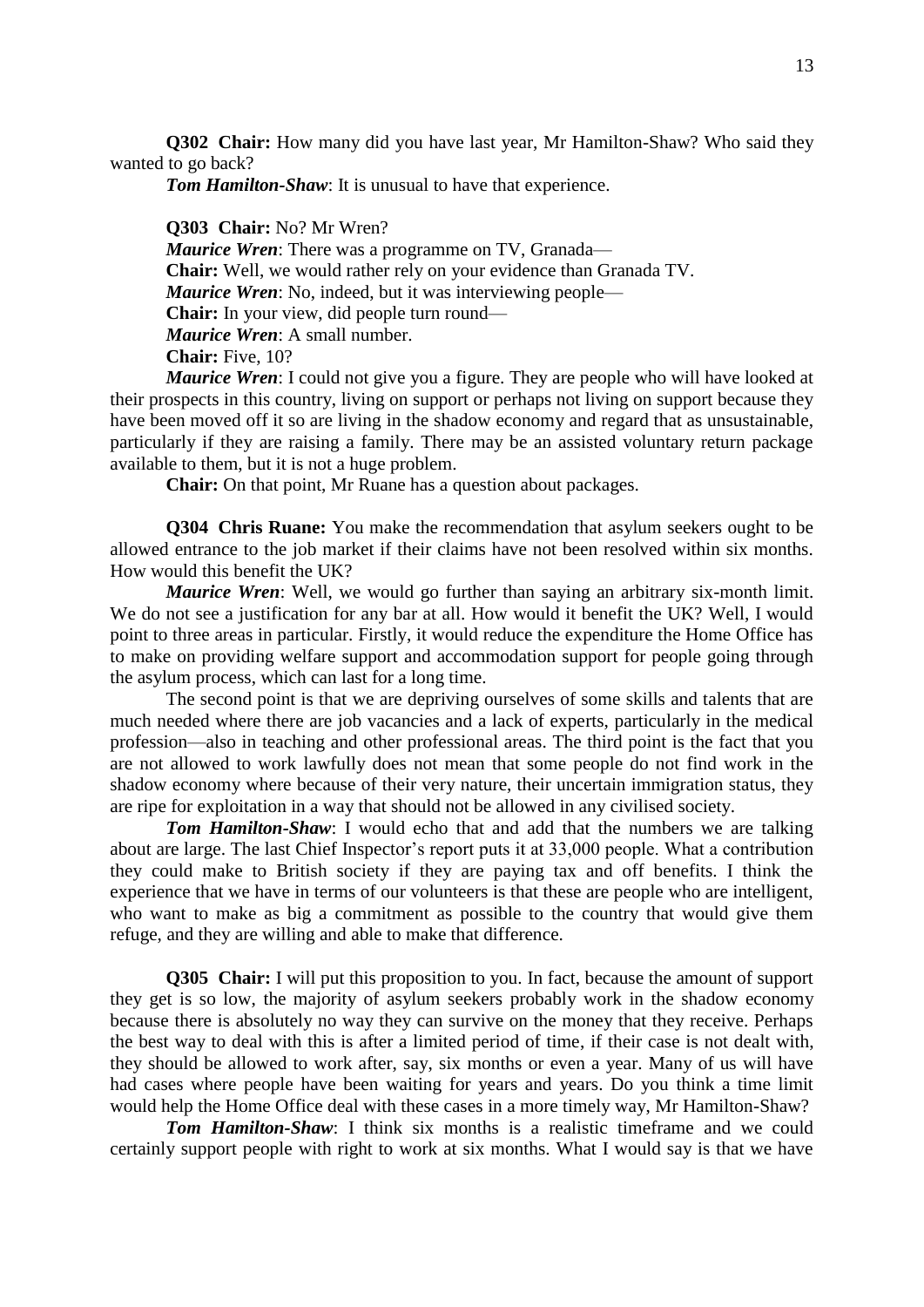supported people coming to our services, so people who are on section 4, which is a very low level of support, who essentially—

**Chair:** Tell us how much that is.

*Tom Hamilton-Shaw*: It is around £35 a week to live off, so the caricature of people who are seeking to arrive in the country for £35 a week—

**Q306 Chair:** What is the top amount they could get? £35 a week is basic.

*Tom Hamilton-Shaw*: They will be living in supported accommodation so they will have their accommodation needs met and other associated costs, but that will be cash spend on the Azure card.

**Q307 Chair:** £35 a week? *Tom Hamilton-Shaw*: £35 a week.

**Q308 Chair:** Mr Wren, a time limit and then give them the right to work?

*Maurice Wren*: Well, a time limit might be acceptable to the Home Office. As I was saying—

**Q309 Chair:** No, what is acceptable to you? Forget about the Home Office, what would you like to see?

*Maurice Wren*: We would work with a time limit. We do not think there is a need for any limitation at all, as I have said.

**Q310 Chair:** You think people should arrive in this country, claim asylum and then be allowed to work immediately?

*Maurice Wren*: As was the case until four or five years ago. That was the position. There is no justification—

**Q311 Chair:** But do you think that would encourage more people to come here?

*Maurice Wren*: No. There is no evidence to show that the bar to employment acts as a disincentive to people applying or when people had permission that it was a pull factor into the country—no evidence whatever.

**Q312 Dr Huppert:** Certainly, having seen some of the destitution reports it does not look like we are doing very much pulling, given the way people are treated. Can I ask you, Mr Hamilton-Shaw, about a slightly different issue? In your written evidence you talked about cases of clients who are registered attending signing sessions at police stations, but their claims were still in a controlled archive because they could not be found. I think the Chief Inspector found this as well. Do you think this is still happening and do you have a sense of the scale?

*Tom Hamilton-Shaw*: We do not have a sense of scale in terms of hard numbers and it is something that we are looking to ascertain ourselves. I would point the Committee to the last Chief Inspector's report on the issue, which is where he found that the 2,000 clients who had been signing had been put into the controlled archive in the migration to CAAU.

The CAAU had found that actually these were 2,000 people who should have been easily put into the live case cohort who had not been. That is obviously a huge problem for those people who through no fault of their own are now back to the beginning. Essentially, this is emblematic in a sense of some of the administrative failures at the Home Office/UKBA where you have one part of the computer system that does not seem to speak to another, where through no fault of any individual there seems to be a complete systemic failure.